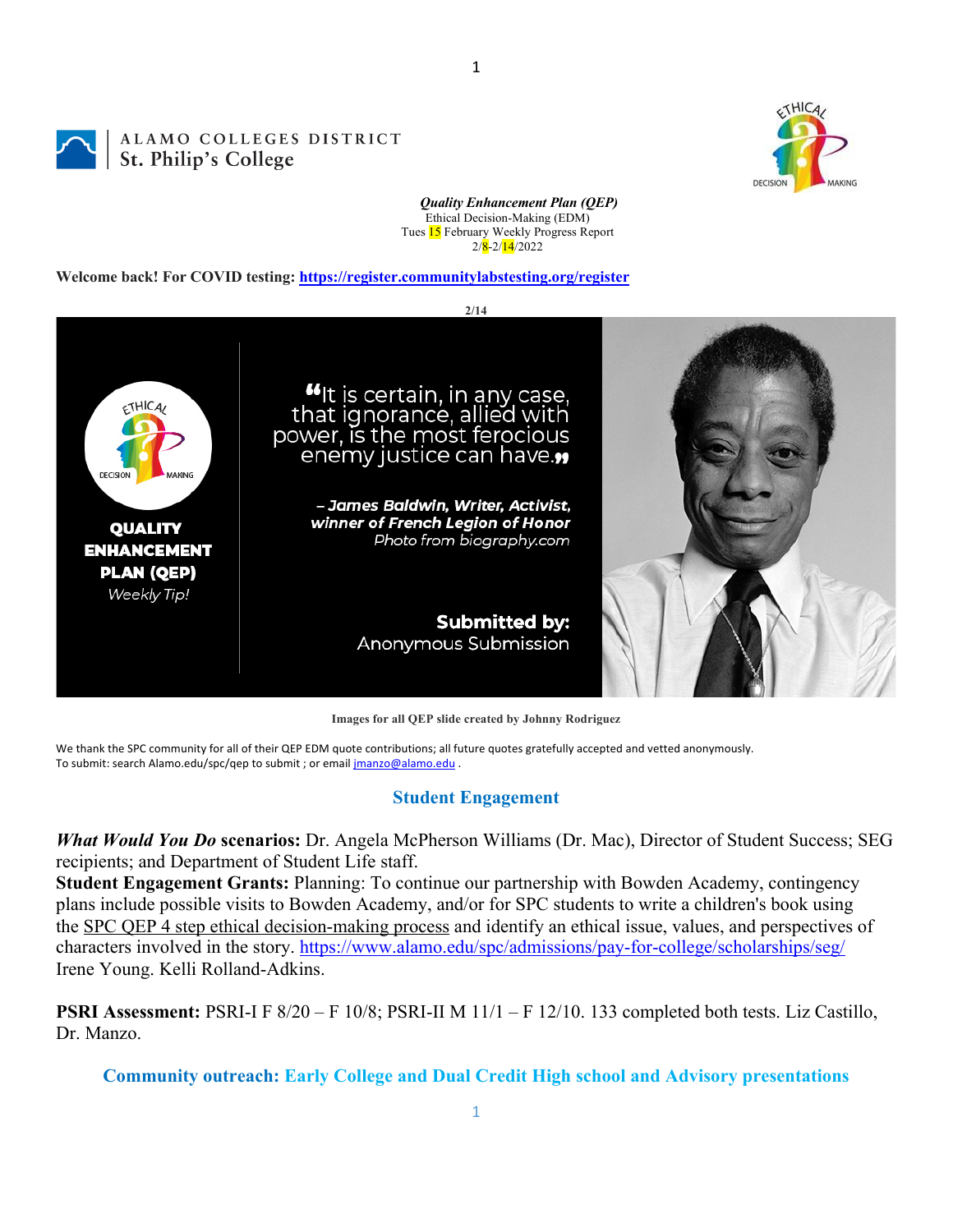## **Online orientation:** https://www.loom.com/share/0ee25d0055a24b7ca781b4b700b13b01 **(8:44). 1,787 viewings.** Liz Castillo.

## **Occupational Therapy Assistant Advisory:** Tuesday 22 February 5:30 pm.

# **Additional updates**

# **QEP/Personal Responsibility iSLO Artifact assessment**

Calibration training/review for faculty assessors: Thursday, 3 February  $1:30 - 4$  pm. Assessment Day: Friday, 4 February 8:30 – 5 pm, 39 faculty assessors participated, along with department chairs and A&S dean. 39 assessors; 808 artifacts; 407 assessments. Shanna Bradford.

## **Assessments of Faculty Training and Community Outreach**

**Faculty training events survey:** https://survey.alamo.edu/Survey.aspx?s=439c10d5fbe14e7cafe541f73aba507b **Advisory Board survey:** https://survey.alamo.edu/Survey.aspx?s=6da0af8135f9419f86714b40432e72e0

## **Upcoming Tasks, Events, and Initiatives**

### **Community Awareness**

**Health Information Technology Advisory:** Thursday 17 February 2 pm. **Occupational Therapy Assistant Advisory:** Tuesday 22 February 5:30 pm.

### **Faculty-Student Best Practices**

**Academic Success Division:** Thursday 24 February, 9 am. **Applied Science & Technology MLK Campus Division:** Friday 18 February, 9 am. 29 participants. Liz Castillo, Dr. Manzo. **Applied Science & Technology SW Campus Division:** Thursday 17 February, 4 pm. 31 participants. Liz Castillo, Dr. Manzo. **Arts & Sciences Division:** Friday 18 February, 10 am. 84 participants. Liz Castillo, Dr. Manzo. **College Services Division:** tbd **Health Sciences Division:** Thursday 24 March, 2:30 pm. **Presidents Division:** tbd **Student Success Division:** Friday 25 March.

### **Upcoming 2022 Spring quotes: Diversity, equity, inclusion**

27 January designated by the United Nations General Assembly as International Holocaust Remembrance Day, which is the anniversary of the liberation of Auschwitz-Birkenau https://www.ushmm.org/remember/international-holocaust-remembrance-day February: https://www.africanamericanhistorymonth.gov/